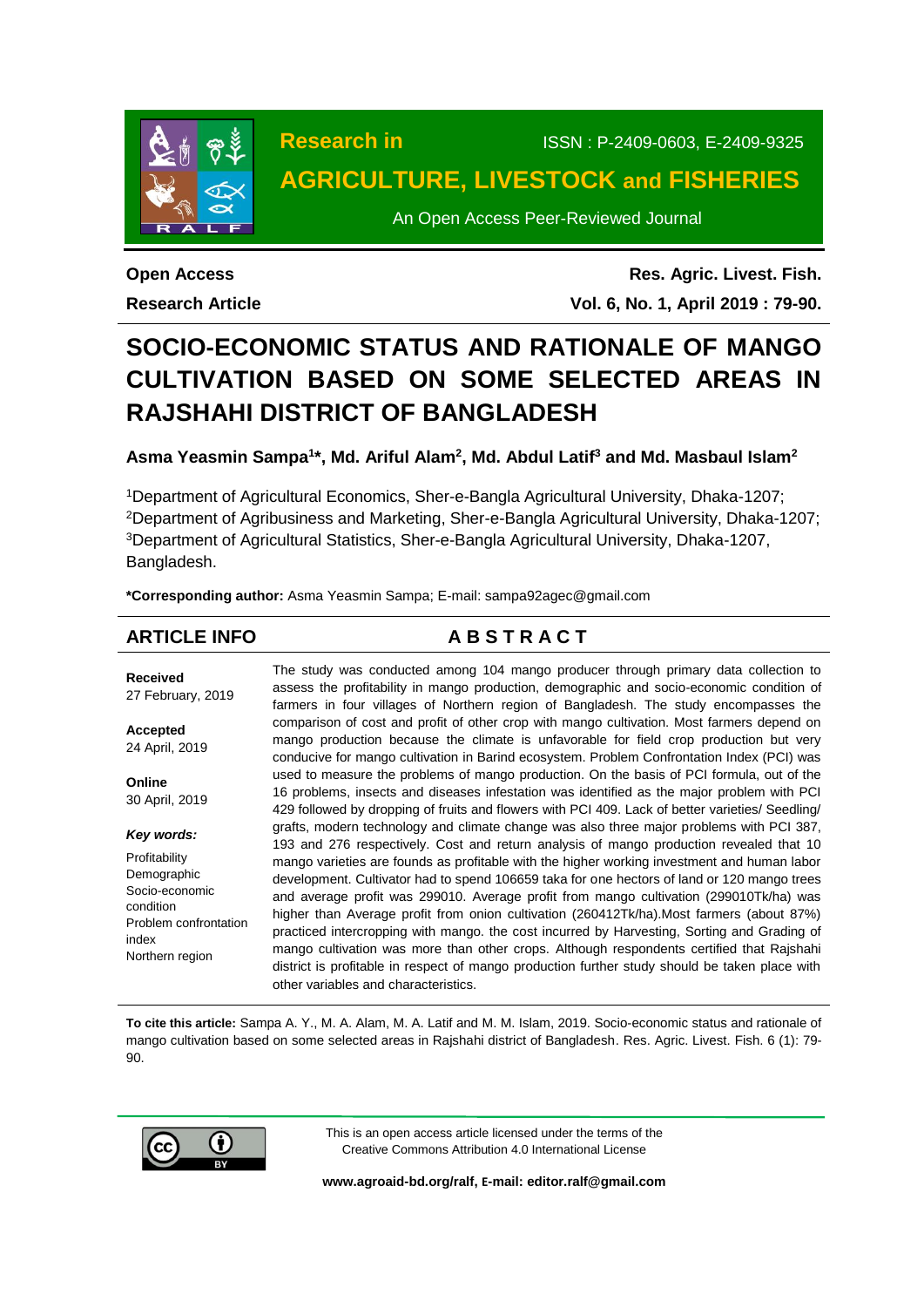# **INTRODUCTION**

Bangladesh is situated between latitude 20◦34N and 26◦38N and longitude 88◦01E and 92◦41E, with a total land area of 1,47,610 square km. The country of mostly flat topography is characterized by highly variable amounts of rainfall. Bangladesh is Agro based country which is divided with 30 AEZ (Agro Economical Zone) on the basis of topography and climate conducive to different crop cultivation. Rajshahi belongs to AEZ-25 (Barind Tract). Socio-economic condition of Bangladesh fully depends on production of Agricultural goods. Fruit contributes 10% income of the national economy and 1-2% land covered of the total cultivable land in Bangladeh (Mondal et al., 2011). Per capita per day fruit intake is 44.7 gram at national level and that of 42.6 gram for rural areas (HIES, 2010) as compared to the minimum requirement of 100 g/capita (FAO/WHO, 2003; BAN-HRDB, 2007). The national production and area of fruits were 5067798 million ton and 388857 acres, respectively (BBS, 2017). The cultivation of mango has gaining momentum among the farmers in the Rajshahi region (especially in Barind area) due to its low water requirement, favorable agro-ecological conditions, ready market and profitability. In Bangladesh, mango ranks 2nd in terms of area followed by banana and 1st in terms of production. Bangladesh produces 1288315 metric tons of mangoes annually from 102939 acres of land (BBS, 2017). Mango (*Mangifera indica L*.) belongs to the family Anacardiaceous, is an important and popular fruit of Bangladesh. It has a unique position in respect of nutritional quality, taste, consumer's preference etc., among the fifty kinds of fruits grown in Bangladesh (Ahmad, 1985).Mango grows well in all types of soil with suitable pH range from 5.5 to 7.0 (Whiley, 1984), but it can be grown commercially up to pH 8.5 with proper nutritional management. It can grow well within the temperature ranging 24-30°C (Corbineau et al., 1986).The fruit has really of immense value in respect of money and prosperity. In Bangladesh it is called as "King of the fruit" (Ahmed, 1994).

Research on Mango production is not adequate particularly in Bangladesh. (Alam et al., 2017) estimated Production Performance of Mango in Dinajpur District of Bangladesh. Climate Change Adaptation and Economic Profitability (Sarker et al., 2014), Comparative profitability analysis (Khandoker et al., 2017) of shifting land from field crops to mango cultivation; Trend and Output Growth Analysis (Uddin et al., 2016), Scenario of Major Fruits Production and Marketing System (Dewan et al., 2015) of Major Fruits in Chittagong Region; analysis of Mango Marketing System (Matin et al., 2008); in Chittagong Hill Tracts of Bangladesh were reviewed. The present study was undertaken with a view to have an understanding about the status of mango production, mango varieties produced, problems confronted by the grower and to explore their relationship with some selected characteristics. However, the present study was conducted to identify the socio demographic status of the Mango cultivators and to identify the problems facing in production and marketing of mango. In addition, the overall costing and return benefit of mango production was also measured.

# **MATERIALS AND METHODS**

This study was conducted at Northern region of Bangladesh. Keeping in mind the objectives of the study and considering the adjacent limitations data were collected from four upazila eg. Bagha, Charghat, Puthia, Durgapur upazilas under Rajshahi district. Data required for the present study were collected from primary and secondary sources. Primary data were obtained from Mango farmers. Secondary data were collected from various published sources e.g. Bangladesh Bureau of Statistics (BBS), Ministry of Environment, Bangladesh Bank (BB) and other related agencies in Bangladesh. Simple random sampling technique was used in sampling Mango producer from the population. Survey was conducted from January to March, 2018 based on a semi-structured questionnaire designed for mango producers. Data were entered into computer through MS Excel and the analysis was performed using SPSS (Statistical Package for Social Sciences) computer package. Descriptive analysis such as range, number, percentage, mean, and rank order were used whenever possible.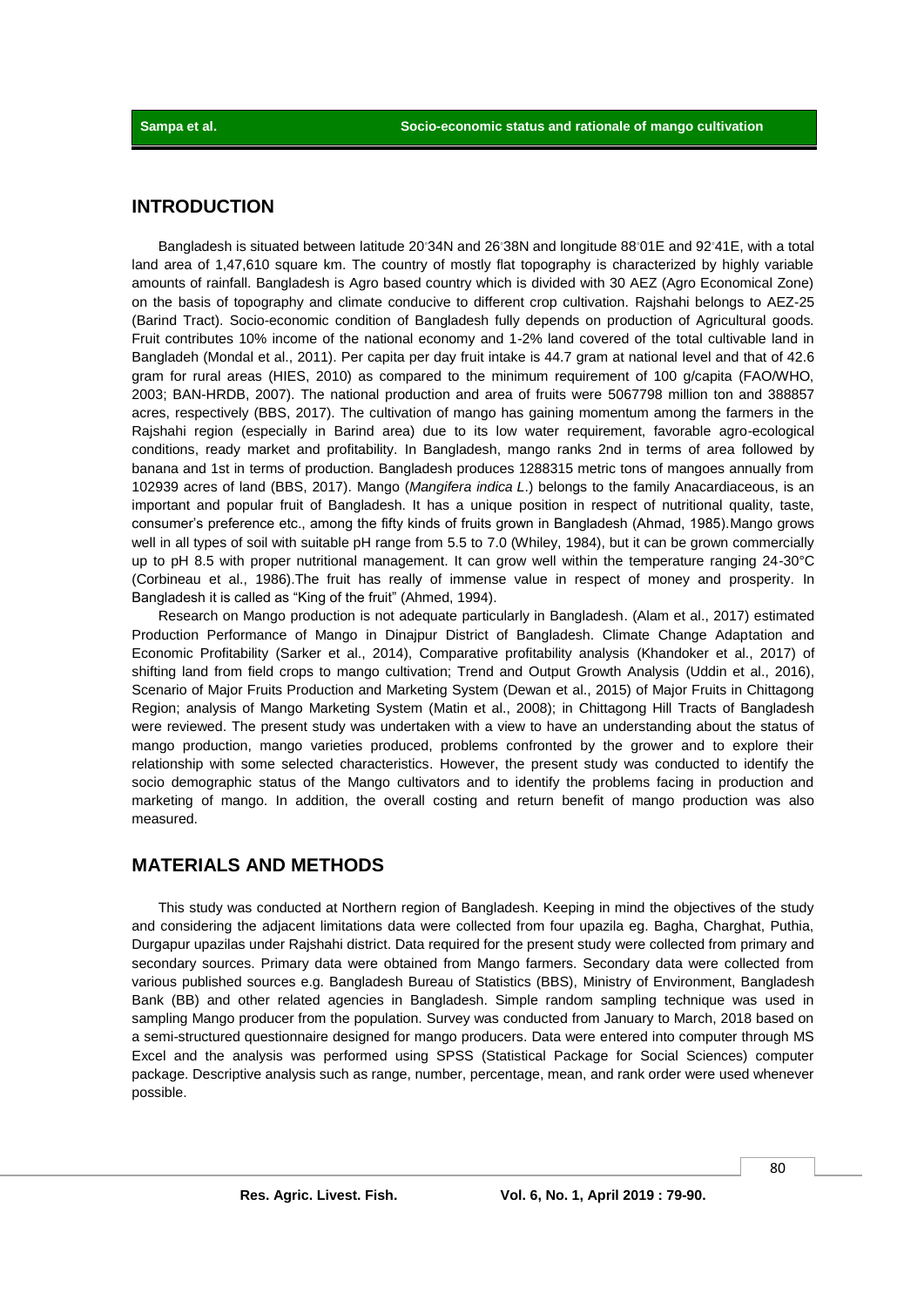#### **Descriptive Analysis**

Tabular and Graphical techniques of analysis were generally used to find out the socio demographic profile of the respondent, to determine the cost, returns and profitability of mango farmers. It was used to get the simple measures like average, percentage etc.

#### **Problem confrontation in mango production**

The respondents were asked about the problems they faced during the cultivation on mango. An item was prepared in the interview schedule. The problems obtained from them were categorized into 6 types viz. very severe, severe, moderately severe, moderate, negligible, not at all. Problem Confrontation Index (PCI) was measured for each problem-item with help of the following formula:

 $PCI = Pvs \times 5 + Ps \times 4 + Pms \times 3 + Pm \times 2 + Png \times 1 + Pn \times 0$ 

Where,

PCI = Problem Confrontation Index

Pvs = No. of respondents confronted very severe problem

Ps = No. of respondents confronted severe problem

Pms = No. of respondents confronted moderately severe problem

Pm = No. of respondents confronted moderate problem

Png = No. of respondents confronted negligible problem

Pn = No. of respondents confronted no problem at all

## **RESULT AND DISCUSSION**

#### **Respondents education status**

Most of the farmer were literate,but accurate percentage were calculated among them.The observed education of the respondents ranged from primary to ssc and above. On the basis of general education, the respondent were classified into four categories. The majority (33.65 %) of respondents were in the SSC level followed by SSC & Above (28.84 %) and illiterate (19.23 %). The lowest proportions of respondents (18.26 %) were primary level. The literacy percentage of the study area is under national average. But the trend of literacy percentage is becoming higher as the Secondary level indicates the second highest percentage.

#### **Status of recognized mango varieties**

Thirteen (13) recognized mango varieties were cultivated by the growers of the selected study area. Table 1 indicated the status of the varieties. Lokna ranked 1st as it occupied the highest percentage (20 %) out of total mango varieties which was followed by Kirsapat(Himsagor) (19 %) which ranked 2nd, Langra (17 %) which ranked 3<sup>rd</sup>.the occupied percentage for Fazli (13 %), Ashwina (11 %), Amrapali(10%), Gopalbhog (3 %), Arajam (2%), Dudhsor(1.5%), Tutapori(1.2%), Harivanga(1%), Mohonbhog(0.8%) and Kachamitha (0.5%) which ranked 4<sup>th</sup> ,5<sup>th</sup> ,6<sup>th</sup> ,7<sup>th</sup> ,8<sup>th</sup> ,9<sup>th</sup> ,11<sup>th</sup> .12<sup>th</sup> and 13<sup>th</sup>, respectively.

#### **Family income earner**

The highest proportion of family members had no income earner except only one person and the percentage of their number was about 41% .Other members were dependent on that person. About 40% family had another income earner who helped the head of family and remaining 19% family had another two income earners with the head.

#### **Amount of land under mango cultivation**

The observed range of total cultivable land size for mango production of the respondents was from 20-600 decimal. On the basis of total cultivable land size, the respondents were classified into ten categories.

### **Land ownership and utilization pattern**

Analysis showed highest percentage of farmers that is about 95.2 percent of mango farmers used only their own land for mango cultivation. About 2.9 percent used their own and rented land, about 2 percent used their own &leased in land for mango production. Table 2 shows oownership of cultivable land and experience of farmers in mango cultivation.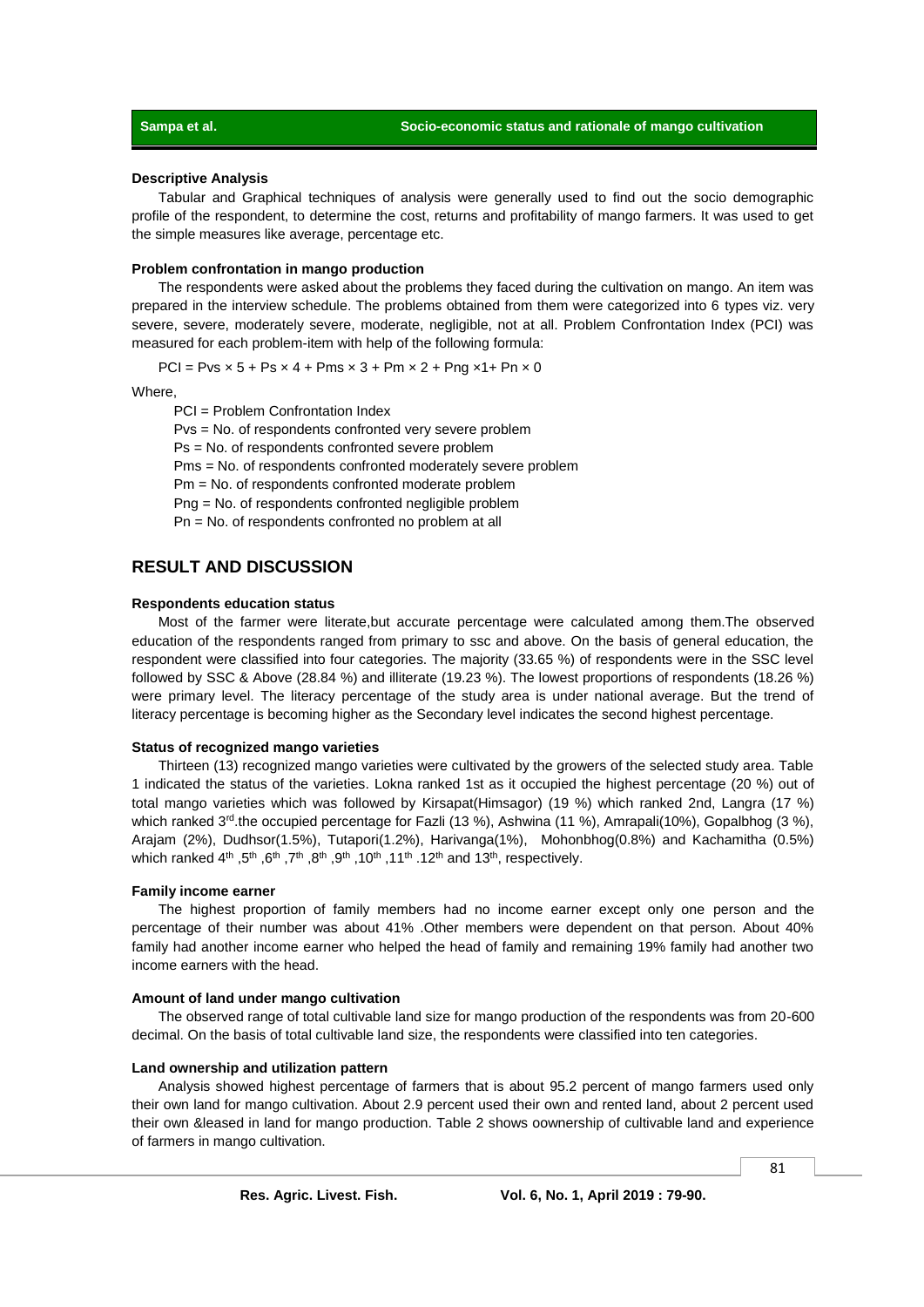| <b>Mango Varieties</b> | Percentage     | <b>Ranking Status</b> |
|------------------------|----------------|-----------------------|
| Lokna                  | 20             | 1 <sup>st</sup>       |
| Kirsapat(Himsagor)     | 19             | 2 <sup>nd</sup>       |
| Langra                 | 17             | 3 <sup>rd</sup>       |
| Fazli                  | 13             | 4 <sup>th</sup>       |
| Ashwina                | 11             | 5 <sup>th</sup>       |
| Amrapali               | 10             | 6 <sup>th</sup>       |
| Gopalbhog              | 3              | 7 <sup>th</sup>       |
| Arajam                 | $\overline{2}$ | 8 <sup>th</sup>       |
| Dudhsor                | 1.5            | 9 <sup>th</sup>       |
| Tutapori               | 1.2            | 10 <sup>th</sup>      |
| Harivanga              | 1              | 11 <sup>th</sup>      |
| Mohonbhog              | 0.8            | 12 <sup>th</sup>      |
| Kachamitha             | 0.5            | 13 <sup>th</sup>      |
| Chusa                  | 0.3            | 14 <sup>th</sup>      |
| Asari                  | 0.3            | 15 <sup>th</sup>      |
| Vadri                  | 0.2            | 16 <sup>th</sup>      |
| Athi amm               | 0.2            | 17 <sup>th</sup>      |

**Table 1.** Ranking Status of Mango Varieties of the sample farmer

Source:Field survey 2018

#### **Table 2.** Land ownership and experience in mango production

| Land ownership                        | <b>Respondents</b> | Percentage |
|---------------------------------------|--------------------|------------|
| Own land                              | 99                 | 95.2       |
| Own and Rented in                     | 3                  | 2.9        |
| Own and leased in                     | 2                  | 1.9        |
| Experience in mango production(years) |                    |            |
| Low $(< 10)$                          | 15                 | 14.30      |
| Medium (10-20)                        | 67                 | 63.80      |
| High $(>20)$                          | 22                 | 21.90      |

Source: Field survey 2018

#### **Experience in mango production**

The observed experience in mango production of the respondents ranged from 4 to 32 years. On the basis of experience in mango production, the respondents were classified into three categories as shown in table 2. Data shown in the table 2 indicated that the highest percent of respondents about 63.80 % had medium experience (10-20 years) followed by the respondents about 21.90 % having high (>20 years) experience. Rest about 14.30 % of respondents had low experience (<10 years).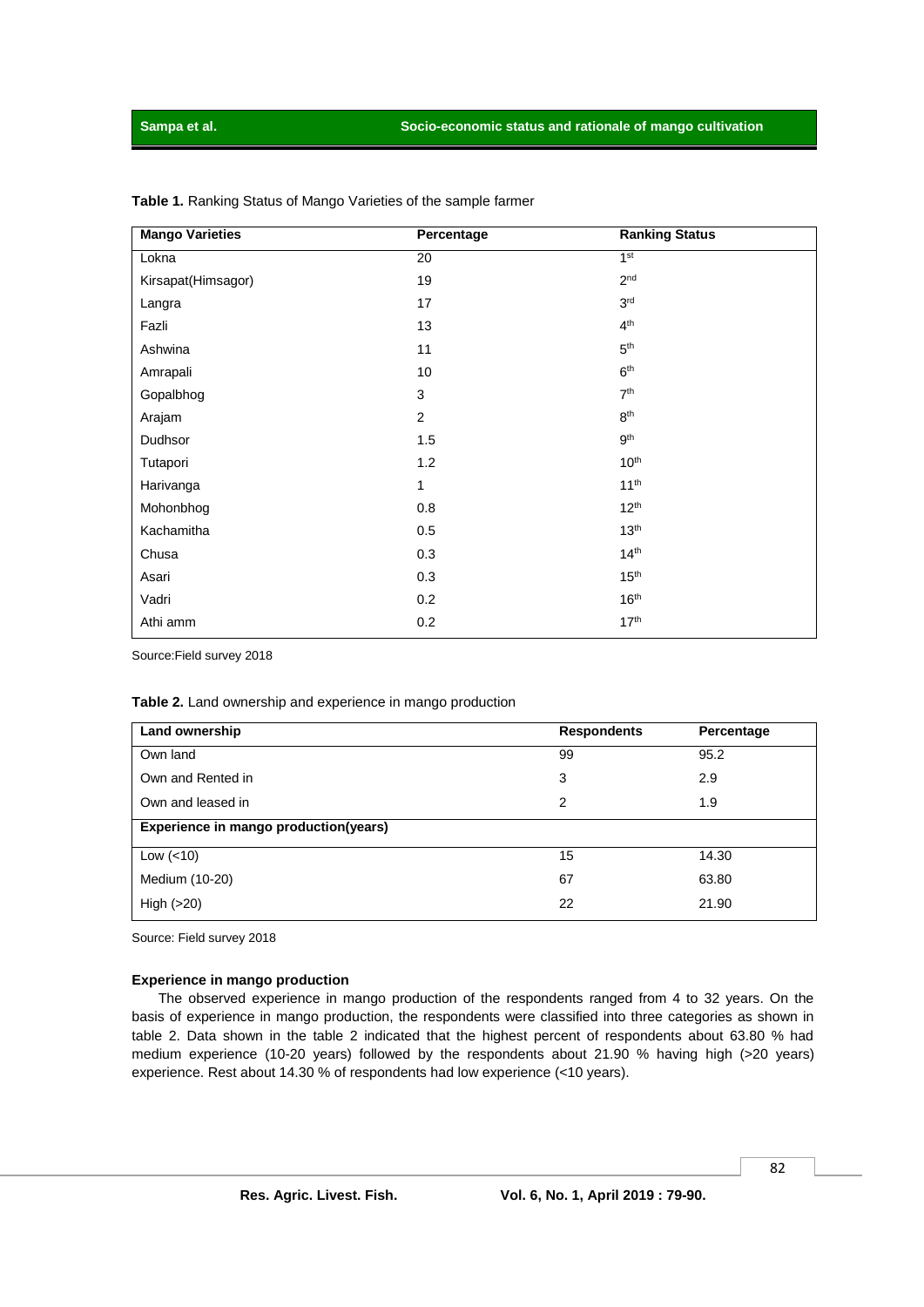#### **Problems in mango production**

On the basis of Problem Confrontation Index (PCI) formula, out of the 16 problems, insects and diseases infestation was identified as the major problem followed by dropping of fruits and flowers. Scarcity of better varieties/ Seedling/ grafts, Climate change and Lack of modern technology were also three major problems faced by mango farmers in case of mango production. The observed problem confrontation index of the problems ranged from 50 to 429. 1st, 2<sup>nd</sup>, 3<sup>rd,</sup> 4<sup>th</sup> and 5<sup>th</sup>ranked problems with their PCI are shown below.

| SL. No. | <b>Problem items</b>                               | <b>PCI</b> | Rank order      |
|---------|----------------------------------------------------|------------|-----------------|
|         | Insect and disease infestation                     | 429        | 1st             |
| 2       | Dropping of fruits and flowers                     | 409        | 2 <sub>nd</sub> |
| 3       | Scarcity of better varieties/ Seedling/ grafts etc | 387        | 3 <sup>rd</sup> |
|         | Climate change                                     | 276        | 4 <sup>th</sup> |
| 5       | Lack of modern technology                          | 193        | 5 <sup>th</sup> |

Source: Field survey 2018

#### **Average dose of fertilizer**

After establishing a mango garden cultivator should use different types of fertilizer for better fruiting and profit. Respondents used mainly MoP, TSP, and Urea fertilizer. Their fertilizer use ratios were as like Urea: TSP: MoP=1.5: 2: 1. The highest amount of fertilizer used by mango farmers was TSP and they used 21kg/decimal or 21kg/16 mango trees followed by Urea which was used about 16 kg/decimal or 16kg/16 mango trees. Lowest amount indicated the use of MoP and they used 9kg/decimal or 9kg/16 mango trees.



**Figure 1.** Use of fertilizer dose, Source: Field survey 2018

#### **Fertilizer usage**

It was observed that all of the respondents about 100% used cow dung and compost to the mango trees while about 95% of used the respondents Urea and TSP individually. MP was used by 94% of the respondents respectively according to the collected data.

#### **Average Cost and Profit**

Data represented that every cultivator had to spend 106659 taka for one hectors of land or 120 mango trees. Maximum part of the cost incurred for fertilizer labor cost, pesticides. But it had less impact on profitability of the farm. More than 30 respondents spent tk 50000-80000 followed by 110000-140000 taka was spent by about 30 respondents. Highest cost about tk140000-180000 was spent by 25 respondents. Average cost of mango cultivation is 106659.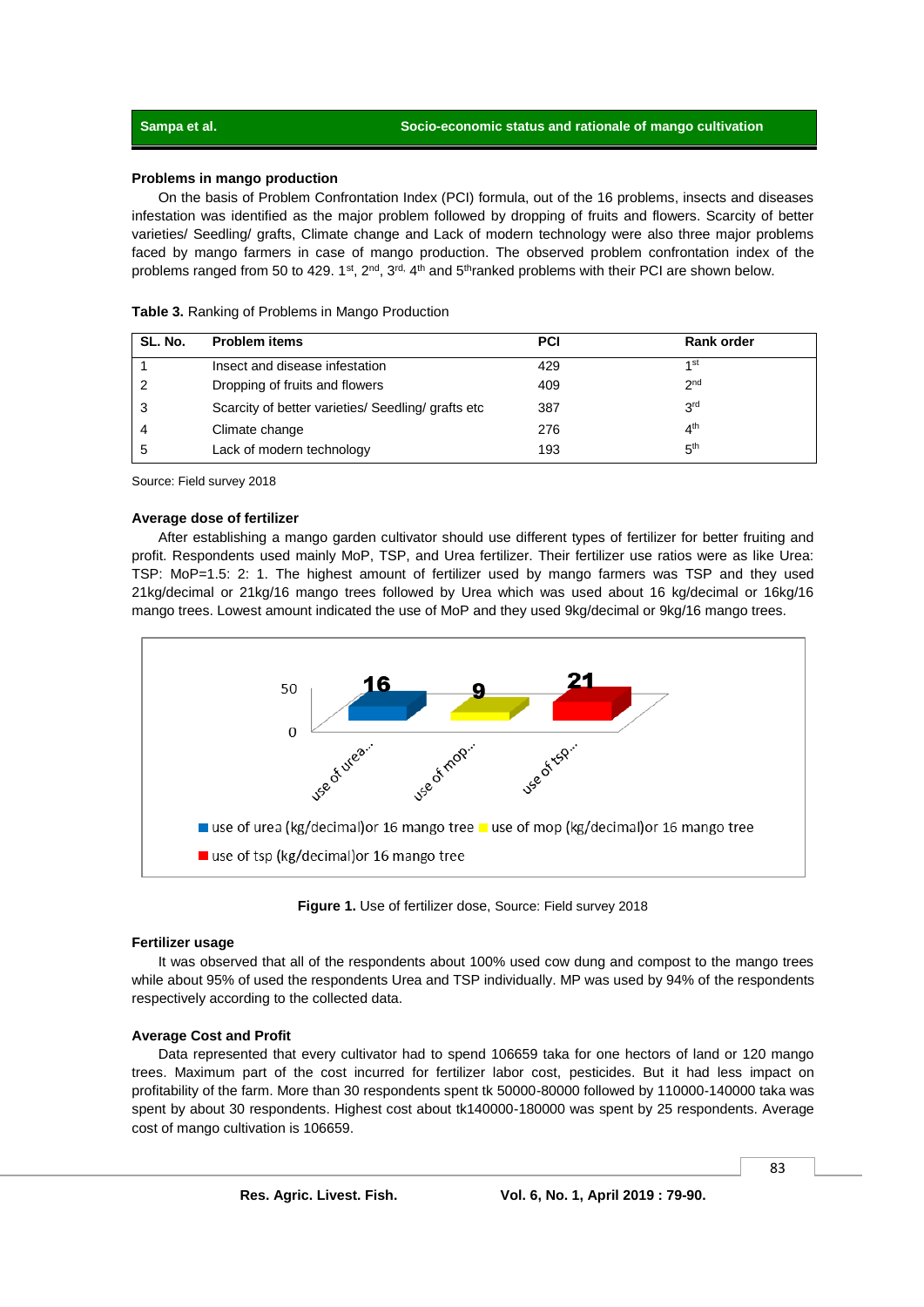

**Figure 2.** Average cost without considering land rent. Source: Field survey 2018

On the other hand average profit was 299010 taka but it varies from 299010 to 300000 taka on the basis of respondents from 120 mango trees or from one hector. Only 1 respondent earned profit of 450000-500000 Tk. and maximum number of respondents earned a profit of 200000-250000 tk followed by 250000-300000tk by 26 respondents from 120 mango trees or from one hector.

#### **Profit comparison between mango and onion cultivation**

As farmers in the study areas were much interested in mango cultivation, it was common perception that it was highly profitable crop. Although profitability of mango cultivation was measured in this study, farmers' perception about comparative profitability was also revealed .Farmers also cultivated onion in their land. They felt better by cultivating onion in their land as they thought it kept their land good. Though cultivation of mango provided them more profit they didn't accept it easily. Causes were many like they didn't want to change their lands sizes and shapes. It also needed money costing for preparing land for cultivating Mango. As Mango provided them more profit even more than cultivation of Guava farmer changed their mind and also changed their Land shapes. A lot of fixed cost incurred at the beginning of the project. Average profit from mango cultivation was higher than Average profit from onion cultivation which amount was Tk. 299010 per hectare and 260412 per hectare respectively. As a result farmer thought twice about their decision. The results were shown on a Table 4.





**Table 4.** Average profit from mango and onion cultivation; Intercropping.

| <b>Particulars</b>                    | <b>Taka/Hector</b>        |
|---------------------------------------|---------------------------|
| Average profit from mango cultivation | 299010                    |
| Average profit from onion cultivation | 260412                    |
| <b>Items</b>                          | Percentage of respondents |
| Intercropping with mango              | 87                        |
| Not intercropping                     | 13                        |

Source: Field survey 2018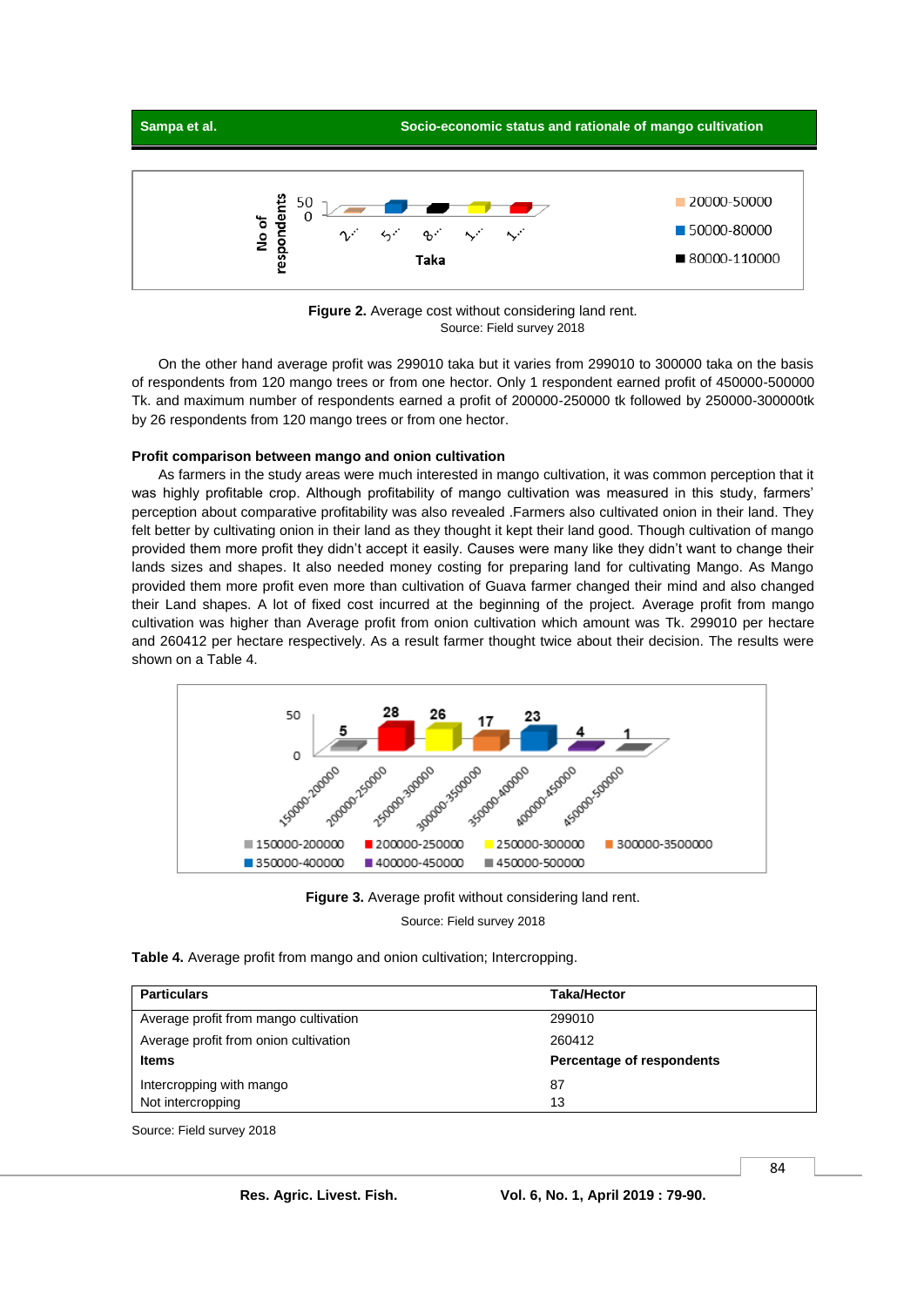#### **Intercropping with mango**

Most farmers (87%) in the study areas practiced intercropping with mango (Table 5).Only about 13% farmers was not interested in intercropping with mango. It was found that a large number of crops were grown as intercrops in the mango field. Among the intercrops, majority of the farmers (22%) preferred intercropping with sweet gourd followed by Turmeric (20%) and Black gram (20%) respectively in the selected areas. Farmers were not used to cultivate Papaya in that area. Only about 12% farmers preferred Brinjal and Bitter gourd respectively in intercropping with mango. Minority of the farmers (6%) preferred intercropping with Guava followed by Lentil (20%) (Table 4).

#### **Comparison of cost of plant materials of mango and other crops when planting**

The study found out farmers perception about cost of mango plant materials compared to other crops cultivation. The highest percentage of farmers more than (53%) mentioned that cost of mango plant materials was lower than other crops. On the other hand, about 47% farmers responded negatively and said that cost of mango plant materials was higher than other crops.

| <b>Topic</b>                                | <b>Respondents</b> |             |
|---------------------------------------------|--------------------|-------------|
| Comparison with other cops                  | Less $(\%)$        | More $(\%)$ |
| Cost of plant materials                     | 53                 | 47          |
| Cost of planting                            | 62                 | 38          |
| Necessities of fertilization and Irrigation | 89                 | 11          |
| Necessities of Pesticide use                | 69                 | 31          |
| Harvesting, Sorting, Grading cost of mango  | 79                 | 21          |
| Labor cost                                  | 5                  | 95          |
| Analysis of weather condition               | 32                 | 68          |
| Yield                                       | 11                 | 89          |

#### **Table 5.** Comparison of mango with other crops

Source:Field survey 2018

#### **Comparison of cost of planting of mango with other crops**

The study found out farmers perception about cost of mango cultivation compared to other crops cultivation. The highest percentage of farmers more than (62%) mentioned that cost of mango cultivation was lower than other crops. On the other hand, about 38% farmers responded negatively and said that planting cost of mango was higher than other crops.

#### **Comparison of necessities of fertilization and Irrigation**

In case of analysis of the necessities of fertilizer and Irrigation about 89% of the respondents agree that Mango cultivation required less fertilization and irrigation than any other crops. On the other hand only about 11% told that cultivation of Mango required more fertilization and irrigation than other crops (Table 5).

#### **Comparison of necessities of Pesticide use**

The study found out farmers perception about the necessities of use of pesticides. The highest percentage of farmers that was about (69%) respondents was agreed that mango cultivation required more use of pesticides than other crops. On the other hand only about 31% farmers response negatively and said that cultivation of mango required less pesticides than other crops (Table 5).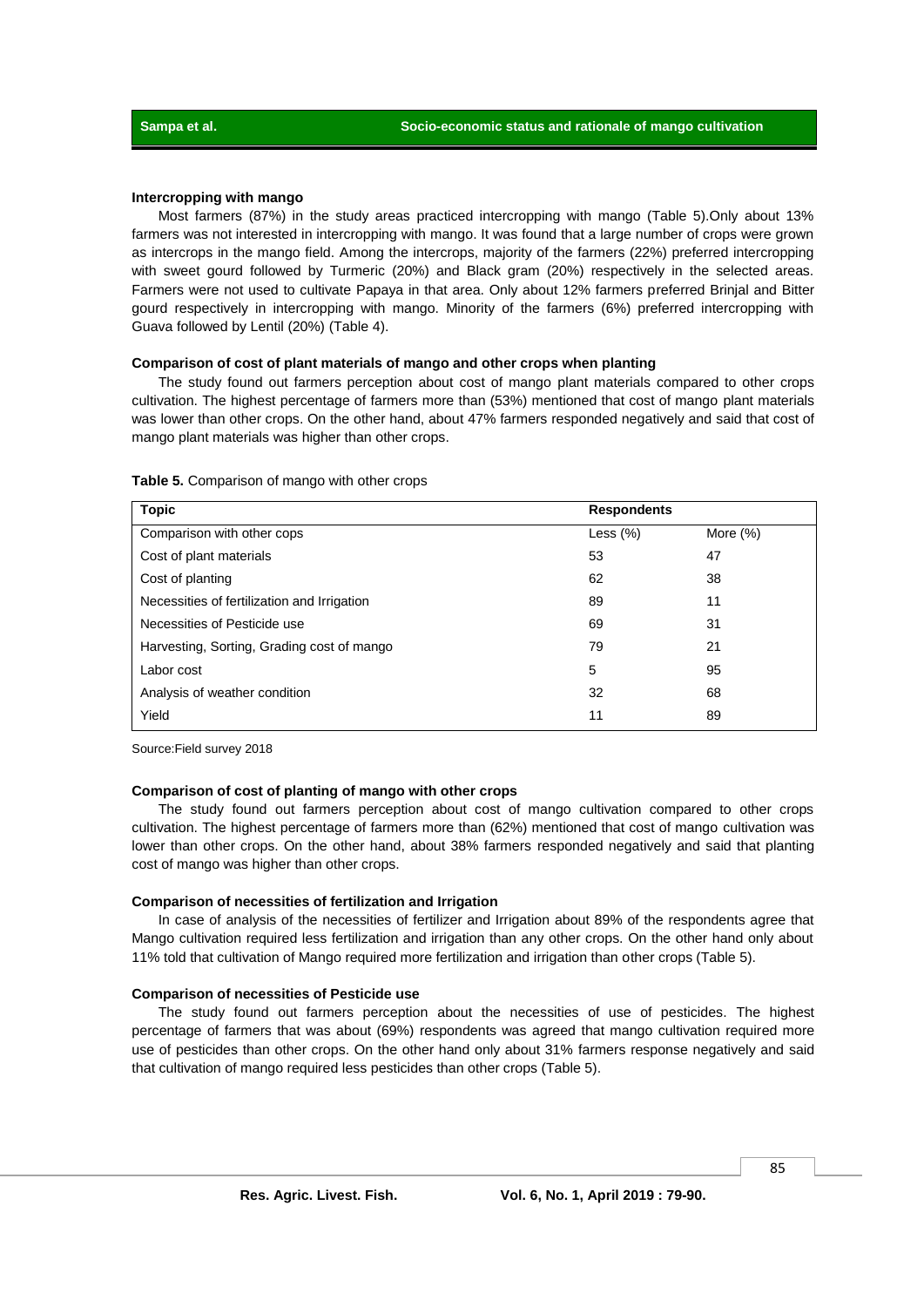### **Sampa et al. Socio-economic status and rationale of mango cultivation**

### **Comparison of Harvesting, Sorting and Grading cost of mango and other crops**

The study found out farmers perception about the necessities of Harvesting, Sorting and Grading of mango. The highest percentage of farmers that was about (79%) respondents was agreed that the cost incurred by Harvesting, Sorting and Grading of mango cultivation was more than other crops. On the other hand only about 21% farmers response negatively and said that cultivation of mango required less cost of Harvesting, Sorting and Grading than other crops(Table 5).

#### **Comparison of labor cost in Mango cultivation and other crop cultivation**

On the basis of Comparison of labor cost in Mango cultivation and other crop cultivation, the answers of the respondents were classified into three categories as shown in table. An alarming data were founded here about 98% of the respondents agreed that the labor cost incurred by mango cultivation was higher than any other crops. About 4% of them answered negatively and told that cultivation of mango required less labor cost than other crops and only about 1% of them told that it required same labor cost as other crops (Table 5).

#### **Comparison of weather condition for Mango cultivation**

The study found out farmers perception about weather condition for mango cultivation compared to other crops cultivation. The highest percentage of farmers more than (68%) mentioned that weather is favorable factor for cultivation of Mango than other crops. On the other hand, about 32% farmers responded negatively and said that weather is not favorable factor for mango cultivation (Table 5).

#### **Comparison of yield of mango and other crops**

On the basis of Comparison of yield of mango and other crops, the answers of the respondents were classified into two categories e.g. same to other crops and more than othercrops as shown in table In case of analyze the yield comparison of mango and other crops the highest percentage of farmers about 89% responded that yield of Mango was far greater than the yield of other crops. On the other hand only about 11% of them told that the yield was same to the yield of other crops (Table 5).

#### **Reasons for shifting land to mango cultivation**

Farmers in the study areas were asked to mention the reasons behind mango cultivation in the crops land. Respondent farmers mentioned that higher profit compared to other crops (71%) was the main reason for cultivating mango (Table10). About 57% farmers mentioned the lower price of other crops as an important factor of shifting. Easy cultivation process (49%) was opined to be the third reasons. As Rajshahi was in Barind region, farmers of this district reported that lack of irrigation facility for rice was the main reason to about 58% respondents. Some farmers (37%) preferred mango because they could cultivate more than one crop in mango field (intercropping) which also influenced them to cultivate mango. Suitability of land for mango rather than other crops (43%), not requiring extra care (31%), and the lower yield of other crops (26%) were mentioned as the reasons for cultivating mango.

| Table 6. Reasons for shifting to mango cultivation |  |  |
|----------------------------------------------------|--|--|
|                                                    |  |  |

| <b>Reasons</b>                                    | Percentage of respondents |
|---------------------------------------------------|---------------------------|
| Higher profit                                     | 71                        |
| Lower price of other crops                        | 57                        |
| Easy cultivation process                          | 49                        |
| Lack of irrigation facility for rice              | 58                        |
| Non-suitable land for other crops                 | 43                        |
| Lower yield of other crops                        | 26                        |
| Not required extra care                           | 31                        |
| Can cultivate two crops at a time (Intercropping) | 37                        |

Source: Field survey 2018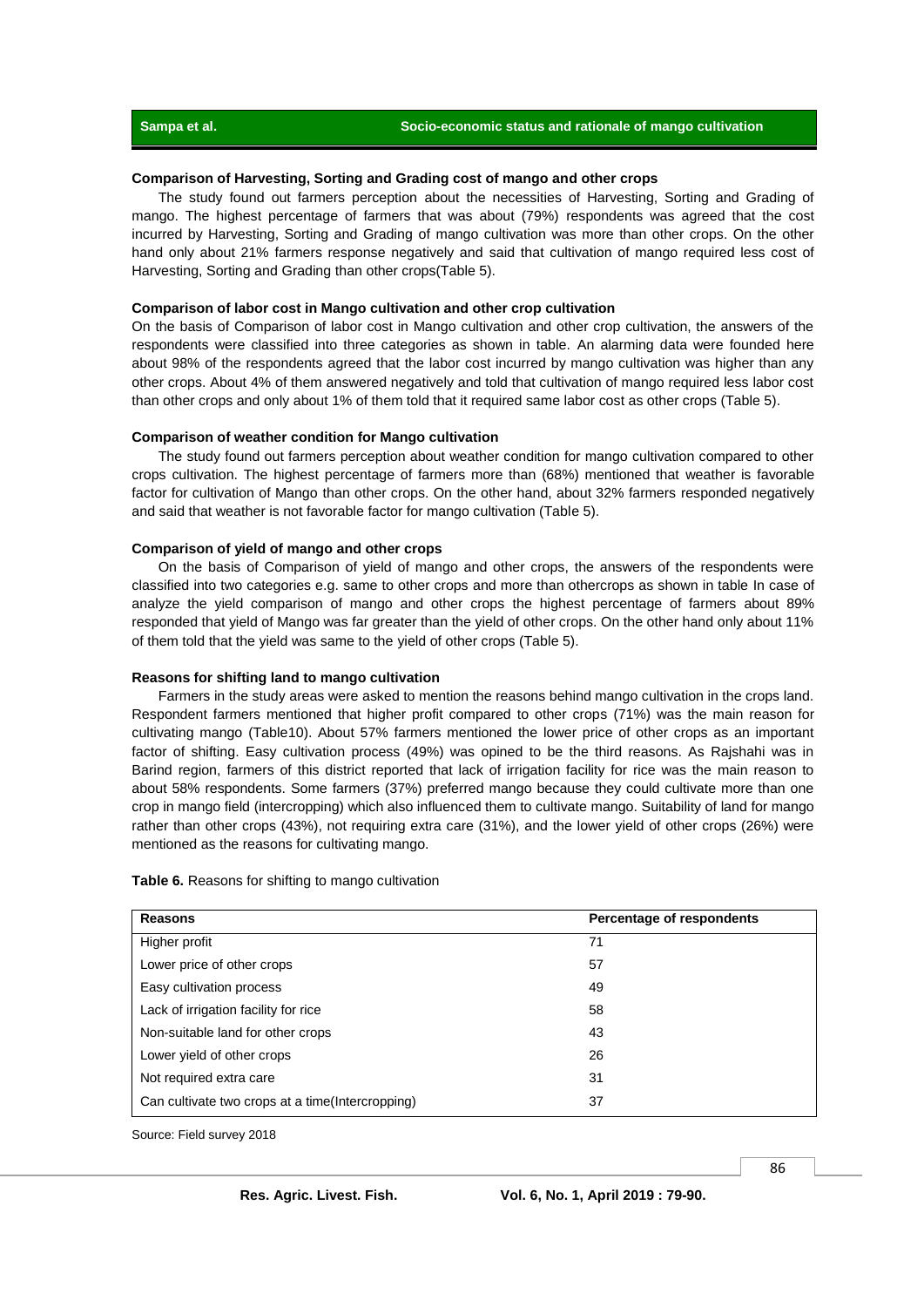#### **Fellow land used for mango cultivation**

The study found out farmers perception about Fellow land used for mango cultivation. The highest percentage of farmers more than (60%) mentioned that they can use fellow land for Mango cultivation but on the other hand about 39% of them told fellow land could not be used for commercial mango cultivation (Table 6).

#### **Share cropping with Mango and other crop cultivation**

The study found out farmers perception about the cropping pattern of Mango and other crop cultivated in this region. The highest percentage of farmers more than (56%) told that they would like to practice share cropping with Mango cultivation even its possible in case of commercial cultivation. Share cropping practice is an important alternative source of earnings for Mango cultivator in the earlier period as they don't get any benefit even for the first 3-4 years. They earn money that time from other shared crop. On the other hand about 43% respondent answered in negative and said that they could not use share cropping with mango (Table 6).

#### **Disease infection as a constraint for Mango cultivation**

In case of analysis of the disease infection as a constraint for mango cultivation the study found out farmers perception related to Mango and other crop cultivated in this region and the highest percentage of farmers about 91% responded that it was a major constraint for mango cultivation on the other hand only about 9% of them told it was not a major problem faced by them in case of mango cultivation (Table 6).

#### **Return at the earlier period of Mango cultivation**

The study found out farmers perception about the return at the earlier period of cultivation. Result found that the highest percentage of farmers about 83% of the respondents argued that in case of mango cultivation return at the earlier period in first 3-4 years after mango cultivation was very lower amount than other crops. On the other hand, only about 21% of the respondents told that cultivation of Mango can produce low amount of return at the earlier period (Table 6).

#### **Marketing channels**

Marketing channels are the alternative roots of products flow from producers to consumers (Kohls and Uhl, 1980). In the study areas, the mango moved from the producer seller to the consumers through some market intermediaries, such as Bairals, Beparis, Aratdars (both local and urban) and retailers (both local and urban). According to the volume of mango handled and participation of the intermediaries in the channel, six channels were identified as dominant in the study areas as shown in Table 7.

| <b>Marketing Channels</b>                                                  | Percent of<br>product run | Rank            |
|----------------------------------------------------------------------------|---------------------------|-----------------|
| Owner/ Producer - Bepari- Aratdar- Wholesaler- Retailer- Consumers         | 25                        | 1 <sup>st</sup> |
| Owner/ Producer - Bepari- Aratdar- Wholesaler- Consumers                   | 15                        | 2 <sub>nd</sub> |
| Owner/ Producer - Faria- Bepari- Aratdar- Wholesaler- Consumers            | 14                        | 3 <sup>rd</sup> |
| Owner/ Producer - Faria- Bepari- Aratdar- Wholesaler- Retailer - Consumers | 10                        | 5 <sup>th</sup> |
| Owner/ Producer - Processing unit-Consumers                                | 12                        | 4 <sup>th</sup> |
| <b>Owner/ Producer - Retailer -Consumers</b>                               | 8                         | 6 <sup>th</sup> |

**Table 7.** Mango runs through the major channels in selected areas

Source: Field survey 2018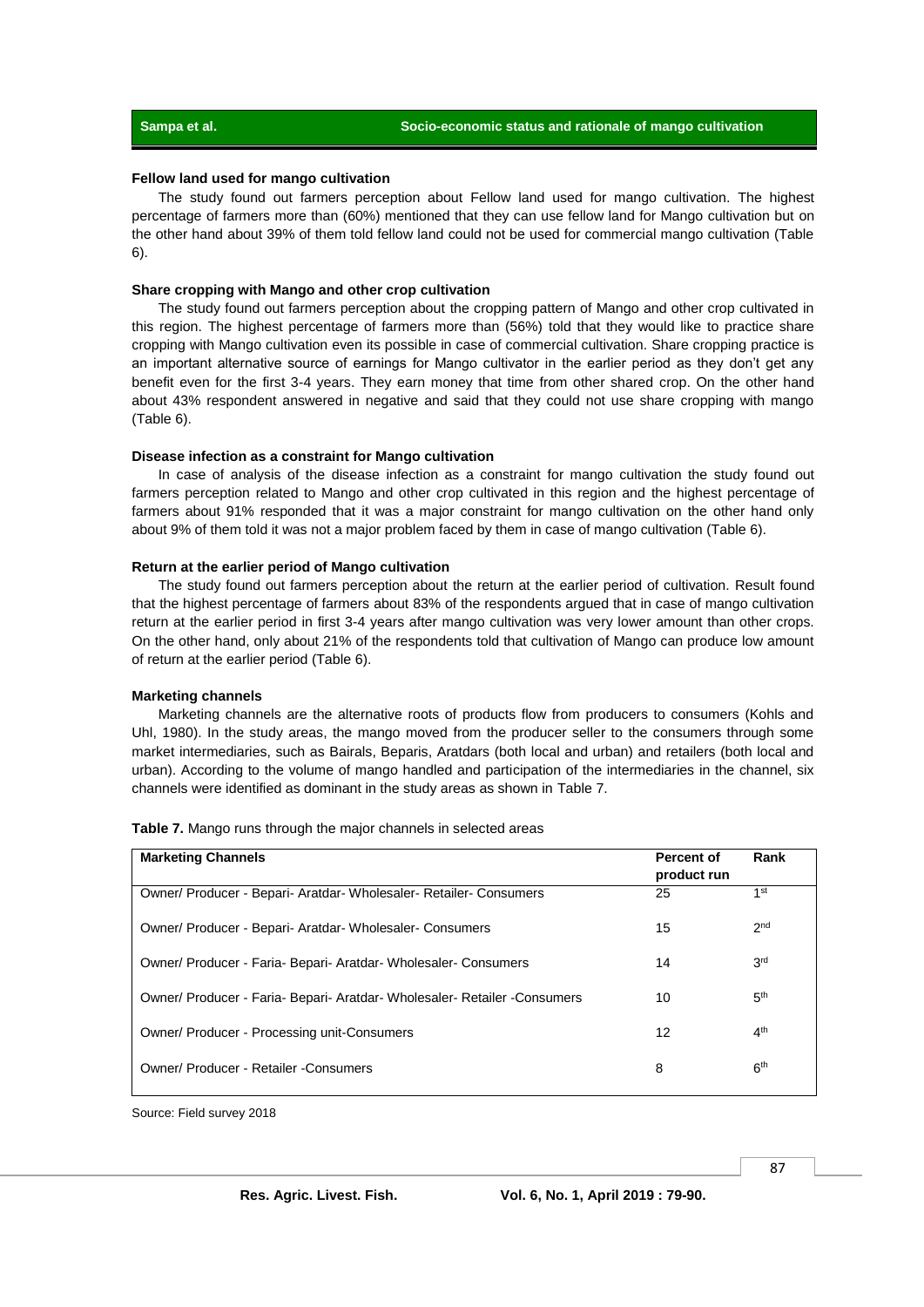

**Figure 4.** Typical marketing channel of mango Source: Field survey of 2018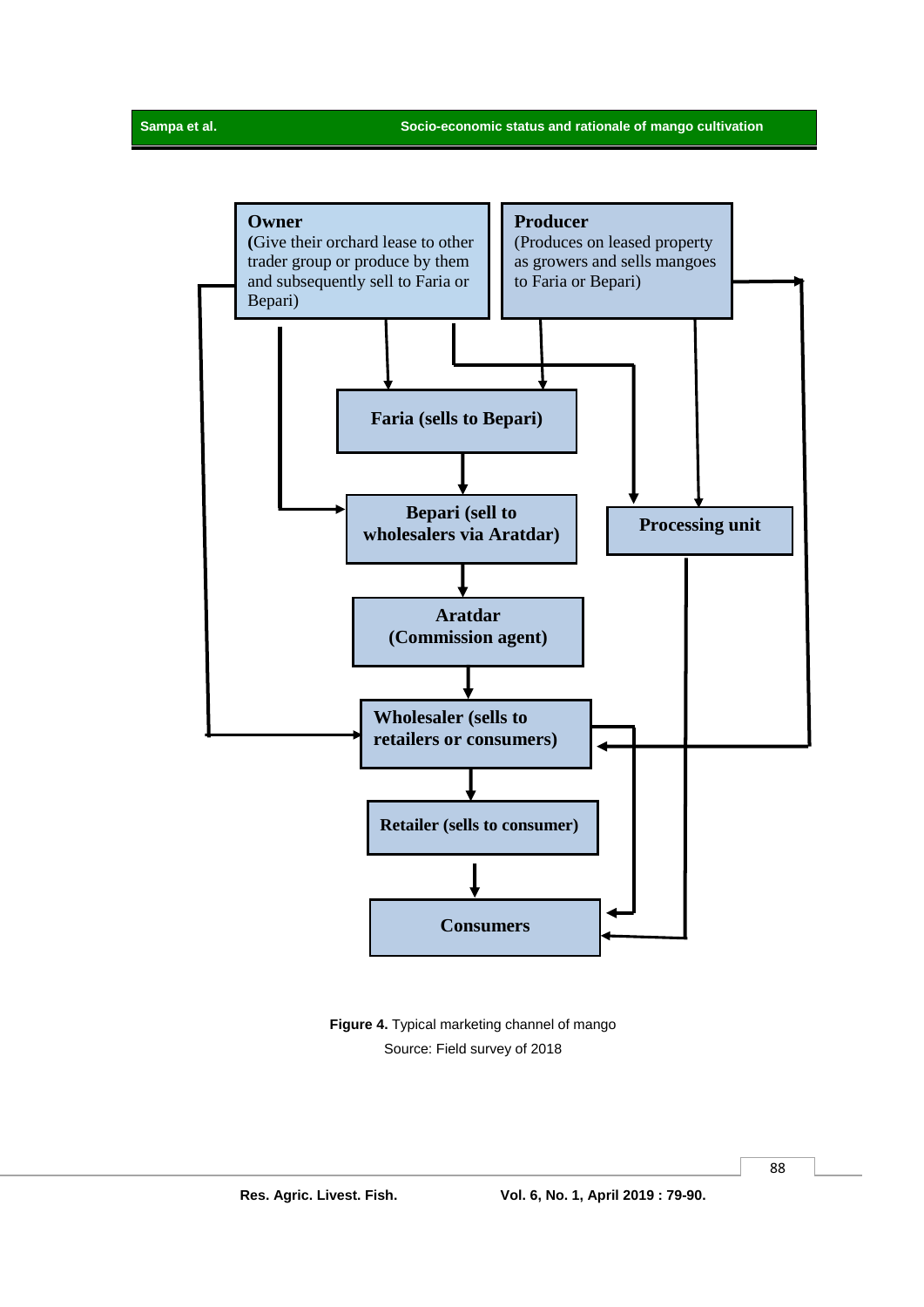#### **Problems faced by the farmers**

#### **Table 8.** Problems faced by the farmers, traders

| <b>Production Problems of farmers</b>      | Problem level(%) according to farmers |                  |                |  |
|--------------------------------------------|---------------------------------------|------------------|----------------|--|
|                                            | Acute                                 | <b>Tolerable</b> | General        |  |
| Lack of knowledge                          | 90                                    | $\overline{10}$  |                |  |
| Non-availability of credit                 | 22                                    | 4                | 74             |  |
| Insufficiency of credit                    | 26                                    | 6                | 68             |  |
| Low prices of output                       | 72                                    | 26               | $\overline{2}$ |  |
| High prices of inputs                      | 65                                    | 35               | 4              |  |
| Lack of human labor                        | 75                                    | 17               | 8              |  |
| Lack of quality variety /cultivar          | 50                                    | 30               | 20             |  |
| High prices of fertilizer and insecticides | 87                                    | 9                | 4              |  |
| Lack of storage facilities                 | 53                                    | 36               | 11             |  |
| Problem of theft                           | 55                                    | 32               | 13             |  |
| Inadequate extension service               | 60                                    |                  |                |  |
| <b>Marketing Problems of Farmers</b>       | <b>Rank of Problems</b>               |                  |                |  |
| Inadequate transport facility              | 1                                     |                  |                |  |
| Higher cost of transportation              | 2                                     |                  |                |  |
| Preservation problem                       | 3                                     |                  |                |  |
| Lack of feeder roads                       | 4                                     |                  |                |  |
| Lack of shed in the market                 | 5                                     |                  |                |  |
| Post-Harvest loss                          | 6                                     |                  |                |  |
| Strike / Political unrest                  | 7                                     |                  |                |  |
| <b>Marketing Problems of Traders</b>       | <b>Rank of Problems</b>               |                  |                |  |
| Unstable price                             | 1                                     |                  |                |  |
| Selling on credit                          | $\overline{2}$                        |                  |                |  |
| Lack of capital                            | 3                                     |                  |                |  |
| Lack of market place                       | 4                                     |                  |                |  |
| High transport cost                        | 5                                     |                  |                |  |
| Lack of market information                 | 6                                     |                  |                |  |
| Lack of processing center                  | 7                                     |                  |                |  |
| Lack of processing plant                   | 8                                     |                  |                |  |

Source: Field survey 2018

# **CONCLUSION**

In Bangladesh, mango ranks 2nd in terms of area followed by banana and 1st in terms of production. Bangladesh produces 1288315 metric tons of mangoes annually from 102939 acres of land (BBS, 2017).However; Bangladesh's potential for mango production is not yet fully exploited. To improve this situation, many issues along the whole mango value chain need to be addressed. Suitable, high quality planting material e.g. cultivar is a prerequisite for improving the mango value chain. Research on this issue is